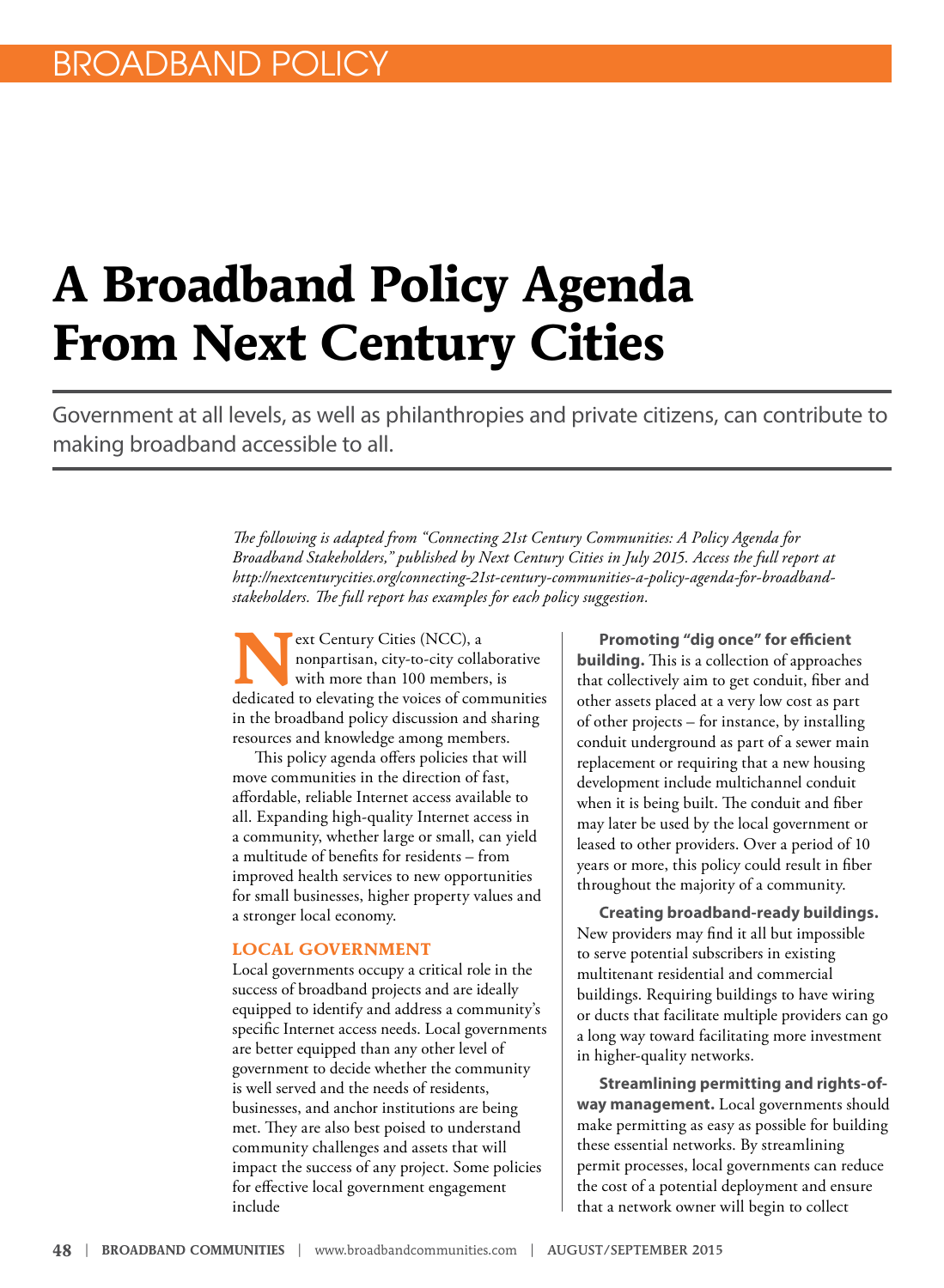revenue more rapidly, both of which make a community a much better prospect for investment (whether external or internal). In many cases, local governments do not own the utility poles. Without owning the poles, there is little a local government can do to force a pole owner (often the incumbent telephone company) to "play nice" with a planned network.

**Connecting government offices and anchor institutions with institutional fiber networks.** Hundreds of local governments have decided to own and/or operate networks that serve only public facilities. In other cases, school districts have begun to build fiber networks or lease dark fiber to operate internal networks. They have found that self-provisioning can ensure higher reliability, greater capacity and more flexibility at a lower total cost than other solutions. This approach results in greater efficiency and can create the expertise needed to later begin offering services to businesses and residents if necessary.

**Serving citizens with a public network.** Some of the best places in the United States to get Internet access are communities in which local governments directly provide services. In most cases, the local government offers the triple play of telephone, Internet access and cable television in competition with national cable and telephone companies. Offering the three services has been seen as the safest way to ensure the private investors that financed each project will be repaid because these communities have often chosen not to use taxpayer dollars to finance the network.

Most of these communities have built networks via already existing municipal electrical companies. Recently, however, more communities without public power are adopting this approach.

**Teaming up with private partners.** Some local governments have chosen to expand services with a partnership in which they share risks and rewards with a trusted partner. The

Building and operating an institutional fiber network can save costs for local government and develop the expertise needed to operate a network that serves businesses and residents.

local government often focuses on core infrastructure or funding while relying on its partner to provide the services, which tend to evolve more rapidly and require more marketing savvy. This is an area with a lot of active interest and new models but only a few longstanding examples.

**Exchanging successes and best practices with peers.** Communities can help their peers across the country by creating channels to share best practices and lessons learned from their broadband projects. This knowledge sharing can occur through institutionalized and informal forums alike. Many local governments have made it a priority to share their knowledge, whether by presenting at conferences, joining Next Century Cities, doing interviews on Gigabit Nation or the Community Broadband Bits podcast or writing articles to explain what they did and why. These lessons are very important to inform other local governments because local governments have more challenges than, and different assets from, the typical small ISP building a fiber network. If local governments do not share their experiences, others will have to reinvent the wheel.

**Collecting data to prove the case.** Data about broadband networks and their impacts can provide a powerful tool for advocates in other communities seeking similar infrastructure. Local governments are ideally positioned to gather important information that demonstrates the positive impacts of ubiquitous broadband access. Unlike privatesector companies, which are focused on maximizing revenue, local governments

should be focused on ensuring that businesses and residents can maximize the benefits of connectivity.

## **STATE GOVERNMENT**

State governments can play critical roles in facilitating and empowering community-led broadband initiatives. These include

**Empowering communities through resources.** Through funding initiatives, state governments can play a critical role in assisting community-led efforts. For instance, state governments can create grant or loan approaches to encourage projects. Minnesota spent \$20 million on grant funding for 19 projects to expand Internet access in the most rural areas. New York has established a \$500 million fund for matching grants to build high-capacity networks. States may also establish an effort to aid local governments in accessing capital markets by combining multiple offerings into one and offering a backstop to ensure a low interest rate.

States should be aware that requiring networks to serve only underserved or unserved populations makes long-term financial sustainability questionable. Allowing networks that serve largely unserved or underserved areas to overlap some areas with existing service may be preferable.

**Convening partners.** State governments can bring together stakeholders and communities to discuss the importance of broadband and share best practices to facilitate further network development. These are key opportunities to shine a light on successful examples. States must be careful not to be captured by incumbent interests that may want to restrict the types of approaches available.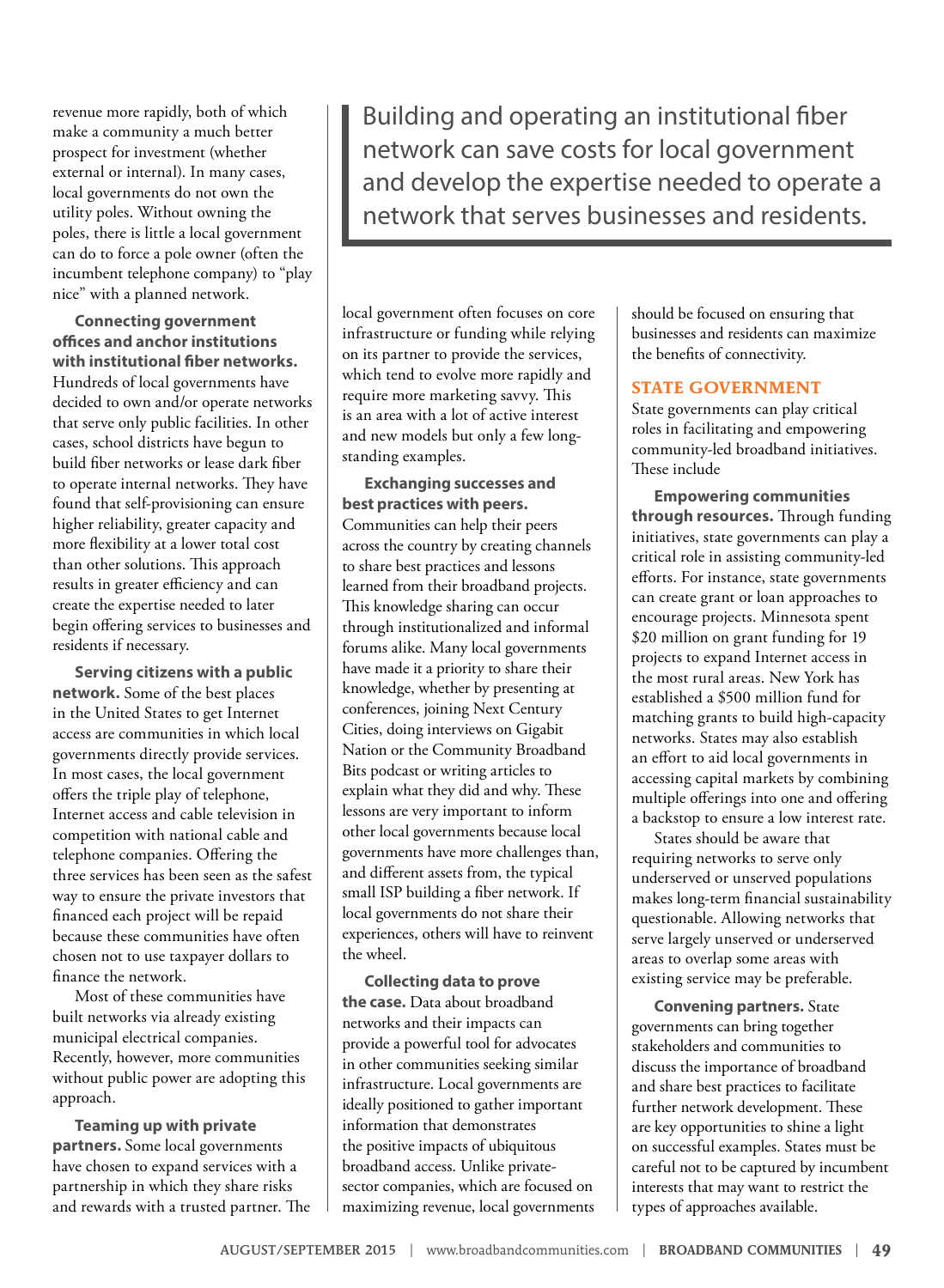# BROADBAND POLICY

**Modernizing state-level regulations.** Approximately 20 states have limited local government capacity to invest in broadband. States should remove any barriers to local choice – communities will have to take responsibility for the consequences of any action or inaction. Some have justified states' preempting local authority as a measure to protect taxpayers. To date, NCC is unaware of a single instance in which a state had to deal with any debt created by a community network. When authority is unclear, the state should make it clear that local governments have the authority to build or partner for new networks.

**Creating representative task forces.** Task forces or committees focused on Internet access have been created in many states but have not often resulted in substantive new investment or changes to the status quo. States that have task forces should consider increasing representation from local businesses, residents and local governments to ensure incumbent voices do not dominate the agenda. Particularly in rural areas, the voices of cooperatives and other locally rooted entities should be elevated rather than those of service providers that are not locally based.

**Building out the middle mile.** Ensuring that communities have robust backhaul to connect to the rest of the Internet is important for financially viable business plans for nextgeneration networks. In many regions, a small number of ISPs dominate the backhaul market. Building middle-mile connections, most notably open-access networks in which multiple providers can use the infrastructure, will allow ISPs (particularly small private and community networks) to offer highcapacity connections at reasonable prices. ISPs may even be able to offer their services anywhere the middle mile can connect them to open last-mile networks.

**Elevating the issue and stakes.** Elected officials, from the governor to state legislators, can use their positions to call for local choice and block any actions by incumbents to use their

power to restrict competition in the telecommunications market. Speaking out in favor of smart local approaches will result in more attention and media coverage, which will inspire other communities to work toward better Internet access.

# **FEDERAL GOVERNMENT**

The federal government was essential in ensuring all Americans were connected to the electrical grid, which it accomplished by encouraging investments by municipalities, cooperatives and the private sector. This lesson is directly applicable to efforts to connect everyone with high-quality Internet access. The federal government can take the following actions:

**Protecting market competition through antitrust and antimonopoly action.** The federal government has the authority to prevent market consolidation and mergers that are not in the public interest. In recent years, the Department of Justice and the Federal Communications Commission have stopped mergers between AT&T and T-Mobile and between Comcast and Time Warner Cable. The federal government should take a stronger role in limiting the power of the largest firms to ensure small firms are able to enter the market and compete.

**Removing barriers and breaking down silos.** In some cases, the federal government can act as a bulwark against state barriers regarding broadband infrastructure projects. By exercising preemptive powers, federal policymakers can remove barriers to broadband deployment as well as break down bureaucratic silos.

For instance, one agency may refuse to allow grants for one kind of infrastructure to be used for multiple purposes, meaning that conduit for traffic signaling may not be used to improve Internet access for businesses or anchor institutions. Though these rules may make sense narrowly in the silo, they raise the cost of investment in needed infrastructure when viewed more holistically. The executive branch should review such rules to lower the cost of infrastructure investment and

remove any uncertainty in how valuable assets may be used.

**Strengthening the case through nationwide data collection.** Collecting high-quality data at the national level can help inform community decisions by providing a wealth of information about approaches and tools to meet unique needs. Current data collection is insufficient, leading to numerous examples of people buying homes after being promised they have broadband Internet access only to find out they do not. In collecting this data, agencies should develop reasonable processes for small ISPs, recognizing that they are often already responsive at the local level.

**Filling the funding gaps.** Funding for broadband infrastructure is often difficult to find despite its critical importance to a thriving future. The federal government can assist communities through grant and loan opportunities. Rural electrification depended on the federal government's loaning funds to newly created rural cooperatives. The history of success of municipal and cooperative approaches in providing infrastructure to rural America suggests that these efforts should be prioritized for grant and loan funding. Grants and loans should cover capital costs for projects that have financially sustainable plans without requiring future federal subsidies. The federal government should ensure paperwork requirements are suited to small, rural operations.

**Using the national platform.** National elected leaders are powerful actors in any policy debate. National officials can influence policymakers at the state and local levels by taking stands for local Internet choice and improved access while highlighting good examples that should be emulated.

# **PHILANTHROPY**

Philanthropic partners can be critical advocates for successful broadband projects, offering communities tools to facilitate the development of fast, affordable, reliable Internet. In many cases, philanthropies have begun to